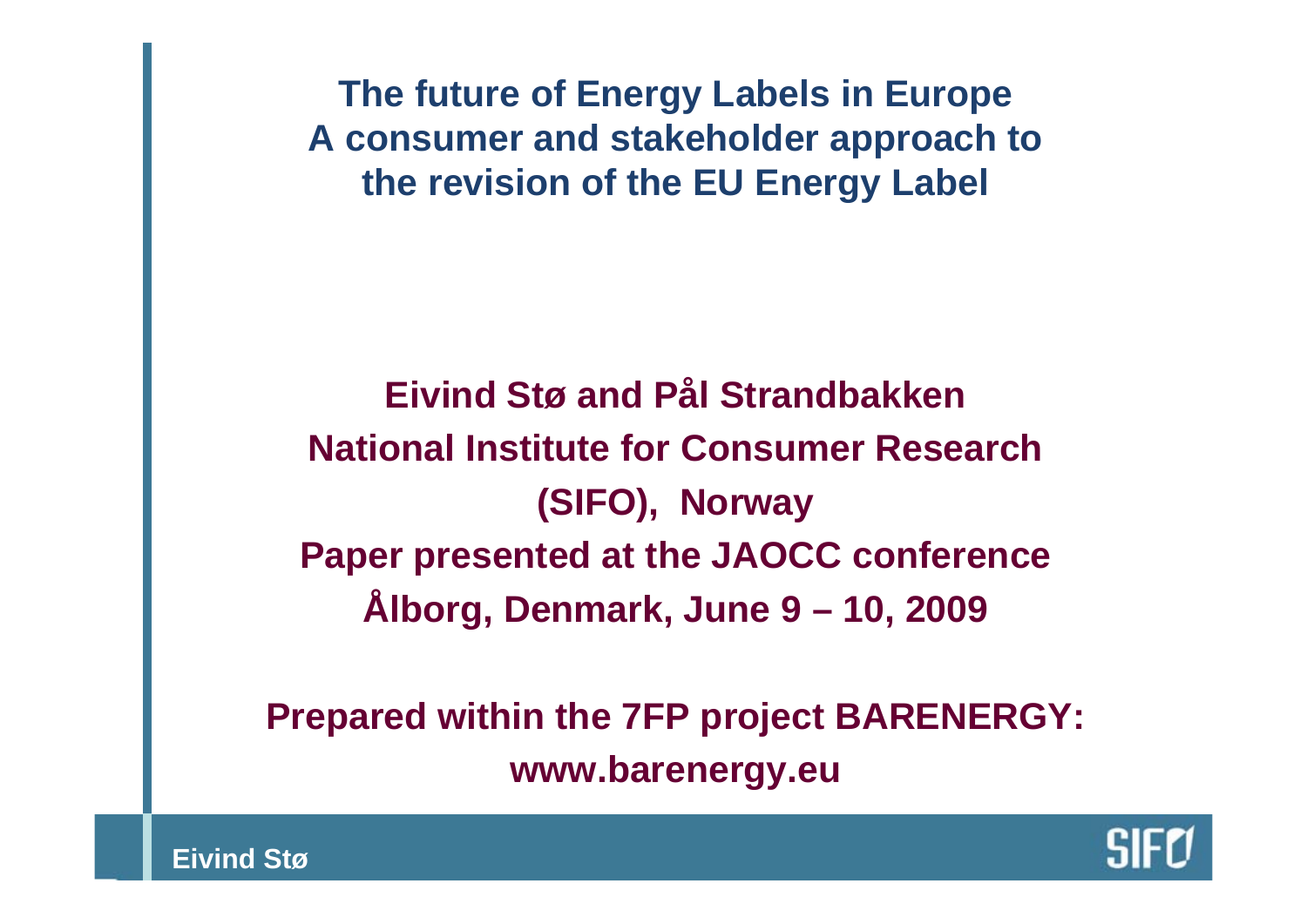

## *Best before June 2009:*

•**Because it is still uncertain what the result will be of the ongoing revision process.**

•**There are disagreements between the member countries**

•**There are disagreements between the EU-Commission and the EU-Parliament**

•**There are different opinions among stakeholders**

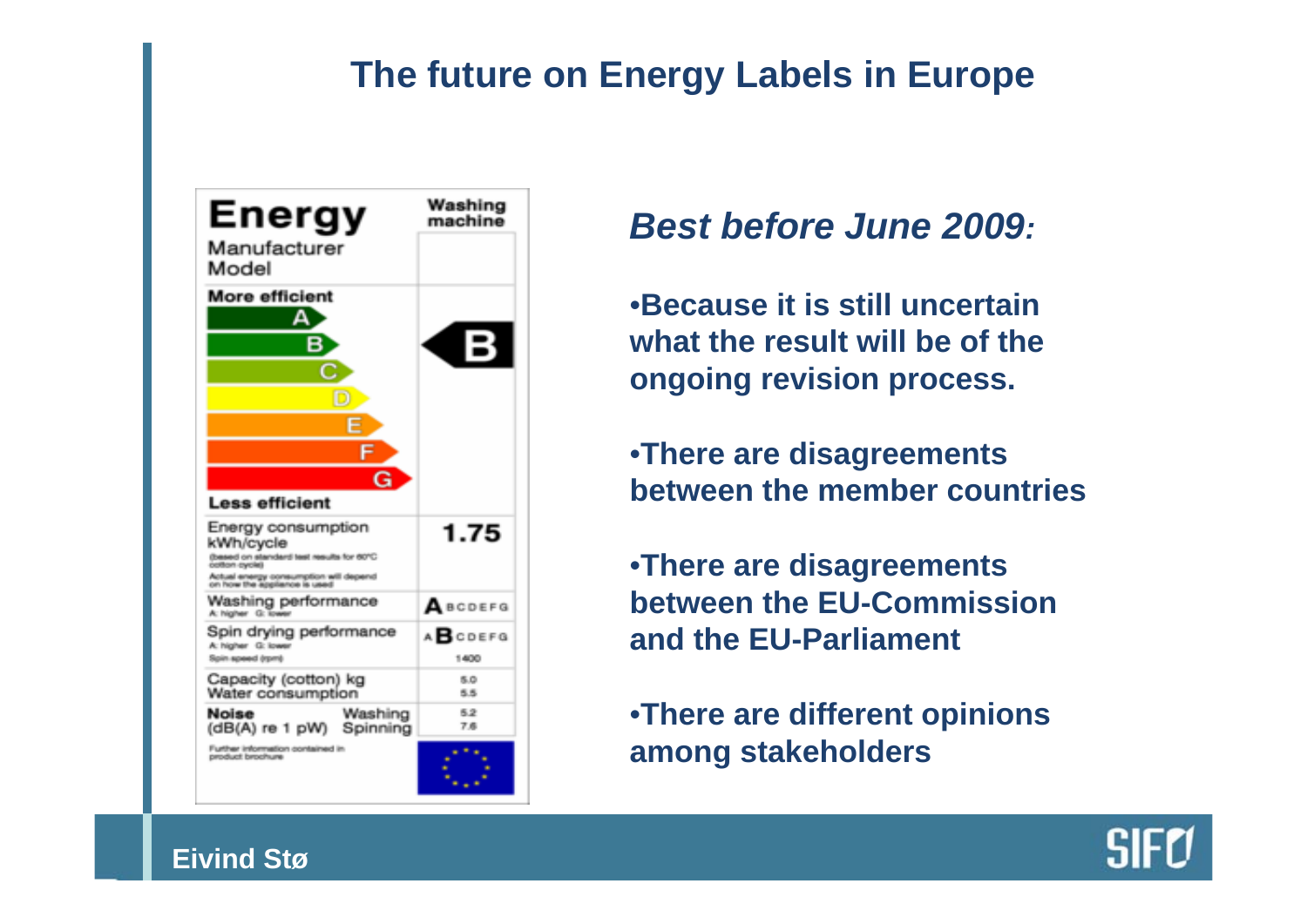- **The European Union's mandatory labelling of electric appliances has been an attempt at changing behaviour of consumers as well as of producers/importers.**
- **Appliances in the market should be labelled for their energy efficiency, rating from A to G, with A being the best.**
- **Rather quickly, and according to the intentions of the legislator, the inefficient appliances seemed to disappear, and As and Bs started to dominate the market (for nearly all product categories)**
- **From 2004 this led to a change, where for fridges and freezers the A category had to be subdivided into three classes: Standard A, A + and A ++. Some A ++ machines are as much as 60 % better than Standard As in terms of energy efficiency (<http://www.energylabels.org.uk/eulabel.html>)**

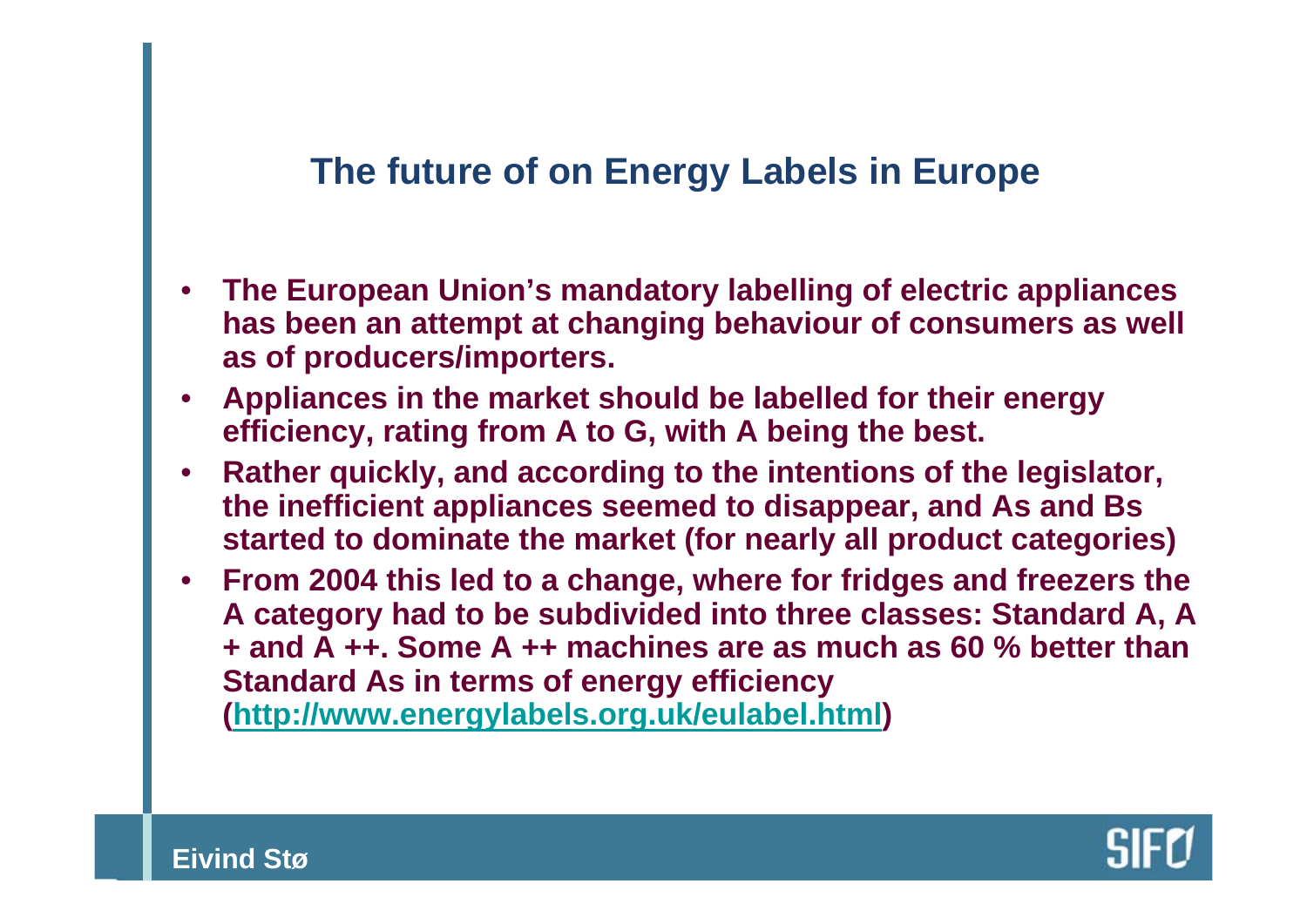- **This means that thee mandatory EU energy label has been hit by it own success, and needs a** *revision***. A scale where letters lower than B are not in use, seems rather inefficient as a market tool.**
- **There has been a common understanding among relevant stakeholders and political authorities on national and European level that a revision is necessary.**
- **There is also an agreement that the new label has to be more**  *dynamic***, in order to include future technical innovations, without having to restart the bureaucratic revision process.**
- **The stakeholders have so far not been able to agree on how this dynamic dimension might be included in the scheme. The revision of the Energy label is the theme of this paper.**

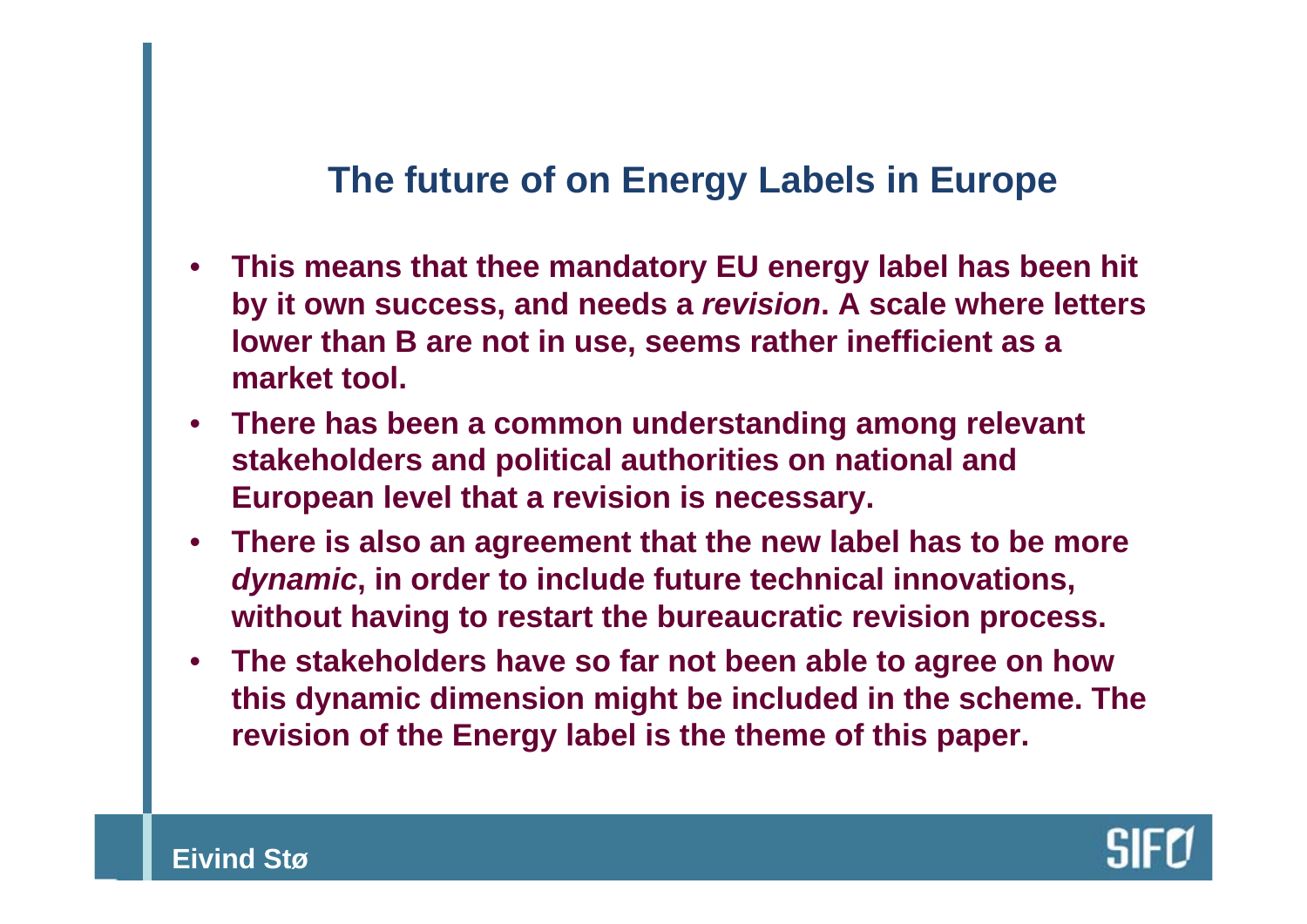**The framework for our analysis is the BARENERGY project, funded by the ENERGY part of the 7FP. We have identified the following barriers for change in energy consumption among households and consumers :**

- **1) Physical and structural barriers,**
- **2) Political barriers,**
- **3) Cultural-normative or social barriers,**
- **4) Economic barriers,**
- **5) Knowledge based barriers and**
- **6) Individual-psychological barriers**
- **This paper deals mainly with the relationship between the**  *political barrier* **(or level) – the EU energy label – and the**  *knowledge based barrier***: consumers' knowledge, trust and use of the label as information tool for purchase behaviour**

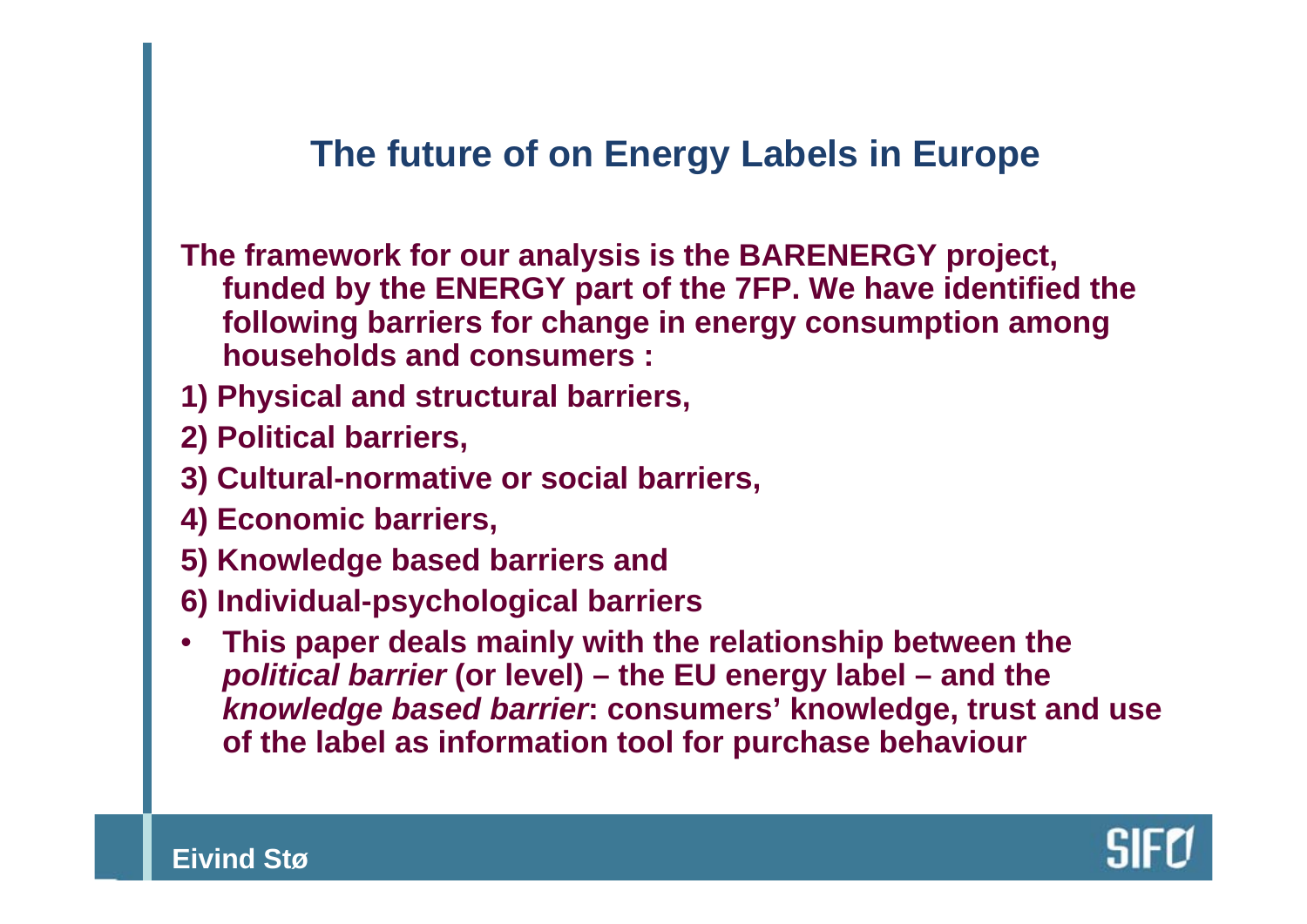- **The debates between the relevant stakeholders; political authorities, businesses, NGOs, science, constitute the data for this paper**
	- **Documents and web-sits from the stakeholders**
	- **Interviews with stakeholders**
- **Our main objectives are:**
	- *What are the main dimensions and positions of the actors in the revision of the EU energy label, and how may these different positions be explained?*
	- *Will the new label contribute to overcome barriers for individual behaviour and households practices?*

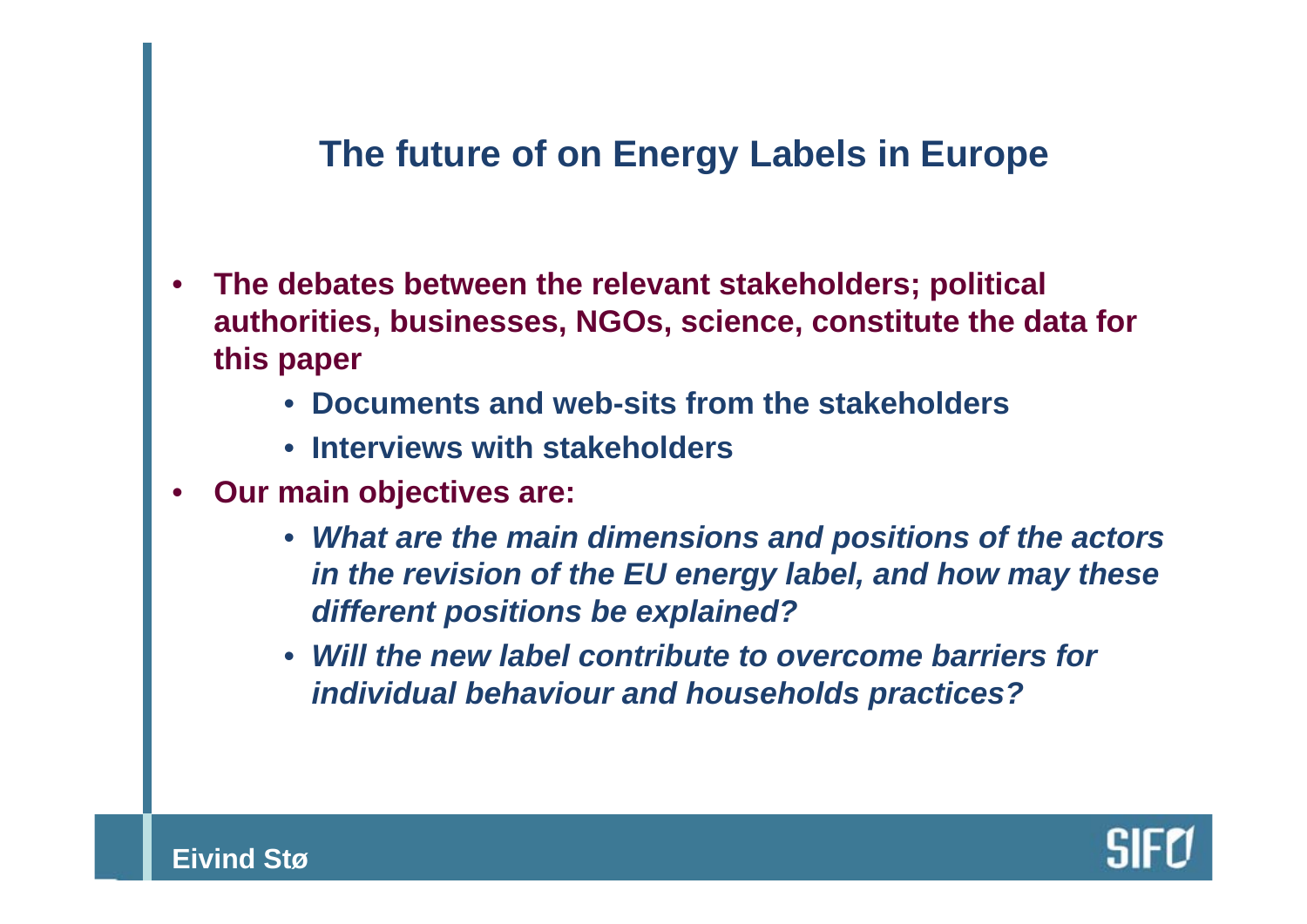# **The future of on Energy Labels in Europe Theoretical contributions**

- **In many ways it is easy to place labels as relevant tools within the paradigm of various rational choice theories,**
- **However, labels may also play a significant part within other models of consumer behaviour.**
	- **Symbolic meaning of consumption (Veblen, Baudrillard)**
	- **Ordinary consumption (Gronow&Warde)**
	- **Theory of Practice (Bourdieu, Reckwitz)**
	- **Politics of Consumption (Micheletti**)

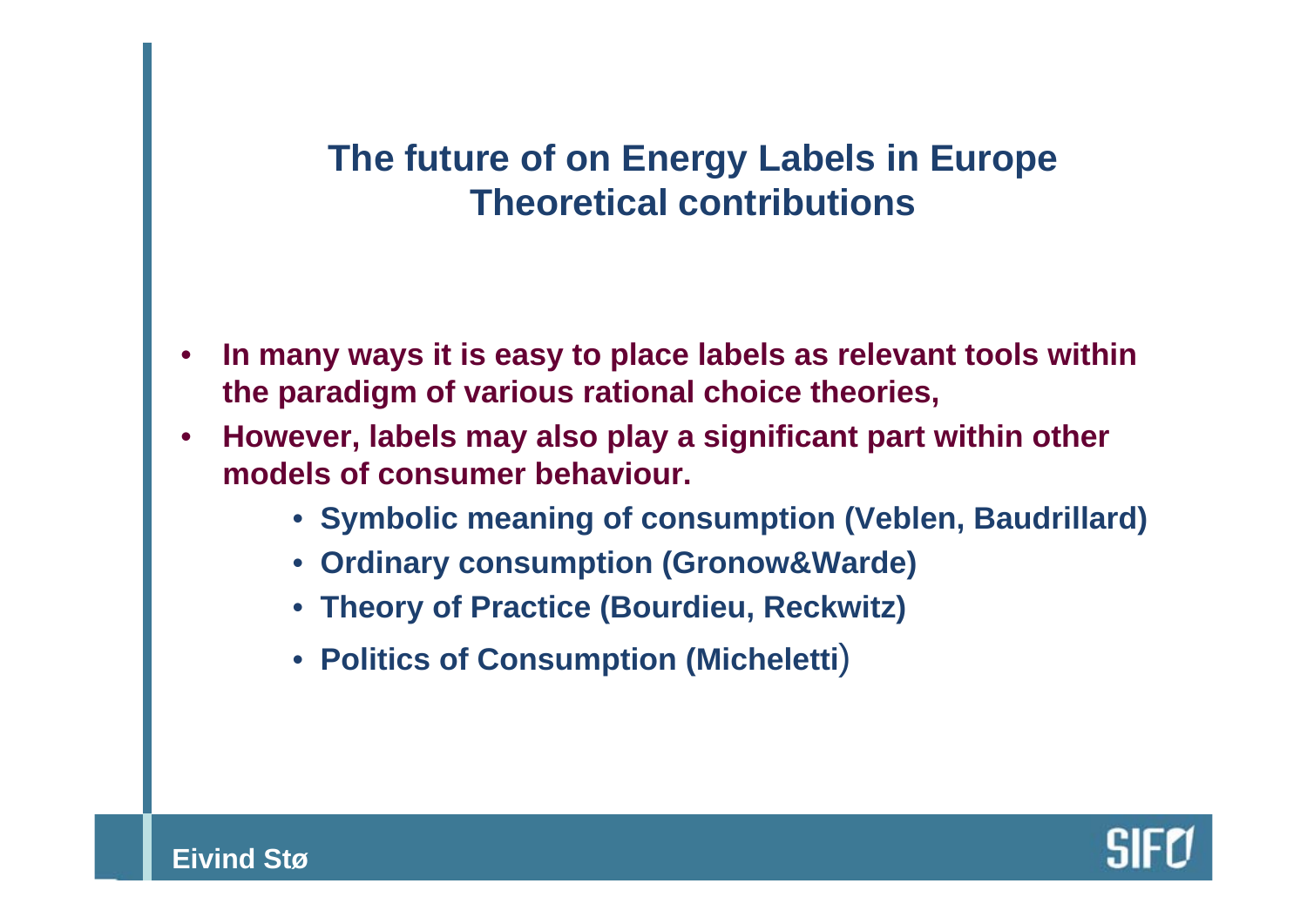**Our main focus is the revision of the well-known Energy label. We are not in this paper addressing important topics such as:**

- **The common agreement among to expand the label to other product categories such as televisions and non-households energy-using products, such as electrical motors.**
- **The agreement to extend the labels to non-energy using product, such as windows and tyres.**
- **Various discussions on** 
	- **control regimes,**
	- **testing methods and**
	- **enforcement practises**

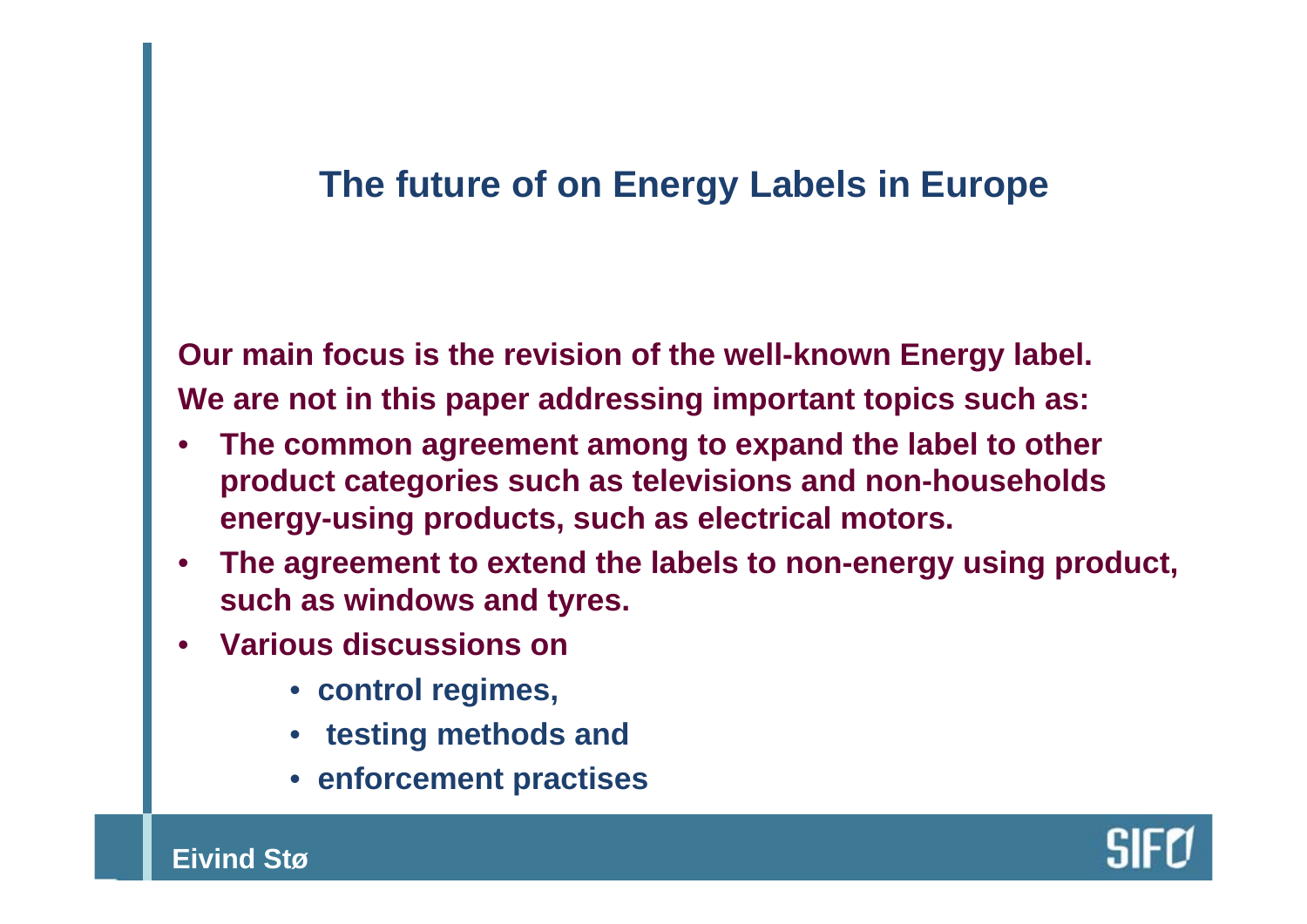**The EU Commission has been working with a revision, and the need for radical changes was announced both in the Energy Efficiency Action Plan in 2006 and in the Sustainable Consumption and Production Action Plan from 2008.**

- **The Commission used a stakeholder dialogue in the development of the revision of the Council Directive 92/75/EEC. The consultation process included three elements:**
- **Web-site input between December 2007 and February 22, 2008**
- **Workshop on February 8, 2008**
- **Written answer from various stakeholders**
- **Based upon these feedbacks the EU Commission developed their proposal for a revision of the directive for the European Parliament and the Council in November 13, 2008 (COM (2008) 778 final).**

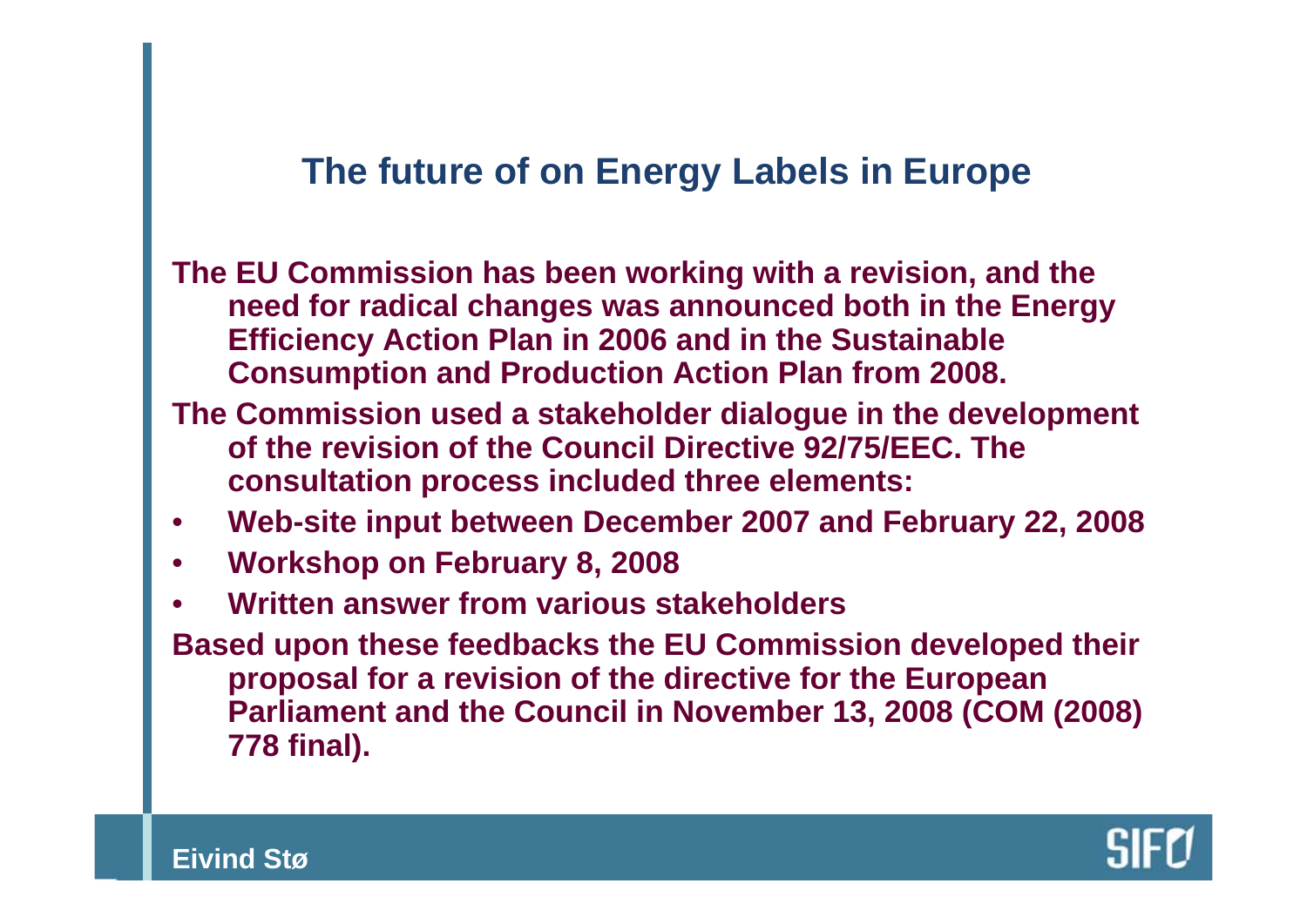#### **Three positions in the revision of the A-G scale**

- **We are able to identify three main positions in this discourse, held by the following agents:**
	- **The European Commission**
	- **The European Household Appliance Industry**
	- **European Consumer organisation and Environmental NGOs**

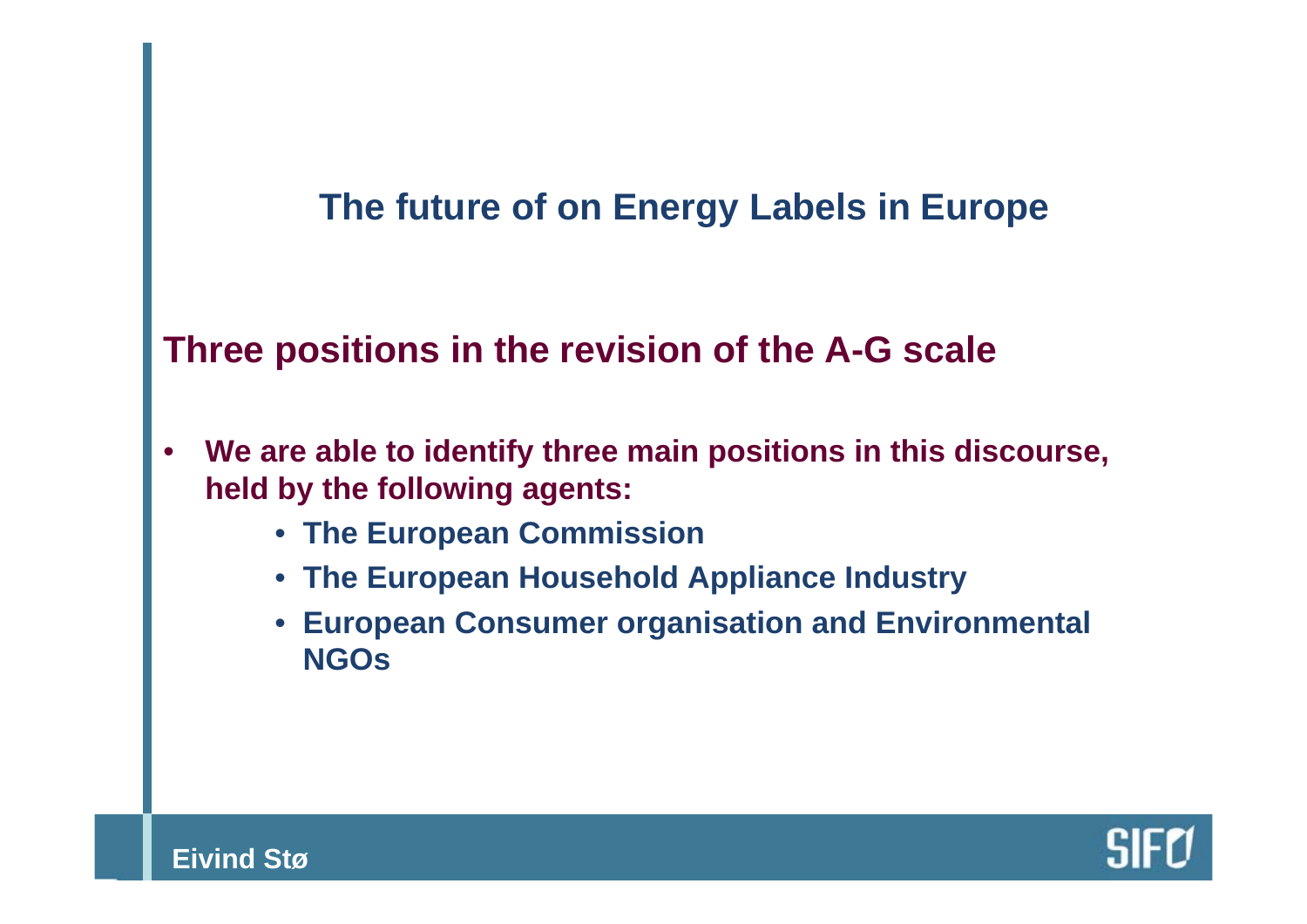# **The future of on Energy Labels in Europe**  The European Commission

•**The new Energy label proposal has kept the A-G scale, but has at the same time introduced the possibility to label products beyond the A criteria.**

•**The A+ and A++ labels are replaced with a percentage showing the additional savings they provide when the product is compared with a standard A classification. A -20%, means that the product is 20% better that the A class**

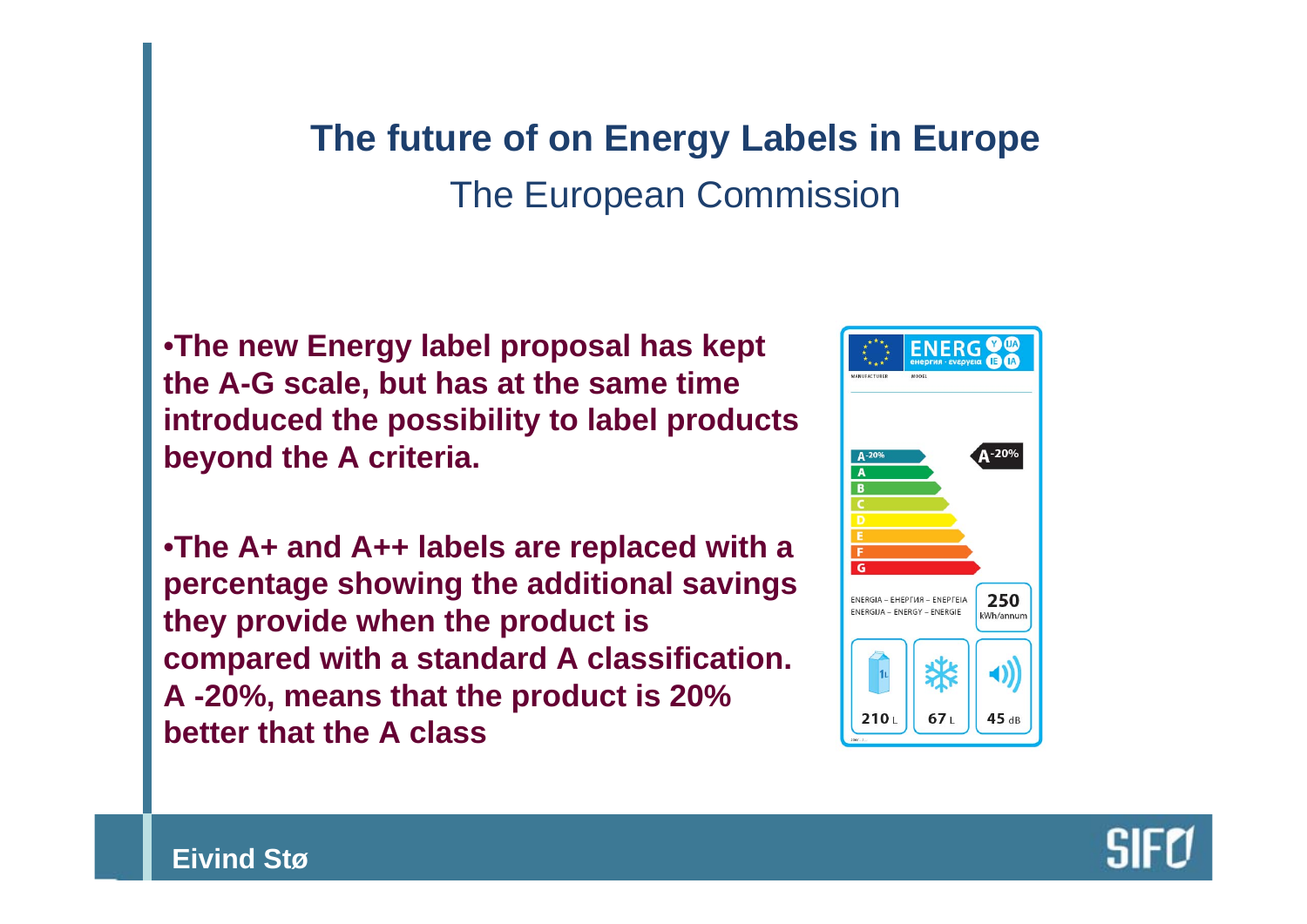# **The future of on Energy Labels in Europe**  The European household appliance industry

•**In the stakeholder consultation in January/February 2008, CECED proposed to replace the A-G with a numerical open ended scale starting at 1.** 

- •**A direct translation will mean that A-G becomes 7-1, where 1 is the poorest quality.**
- **When technical innovation takes place it is easy to expand the scale from 7 to 8 or 9 without any bureaucratic problem.**



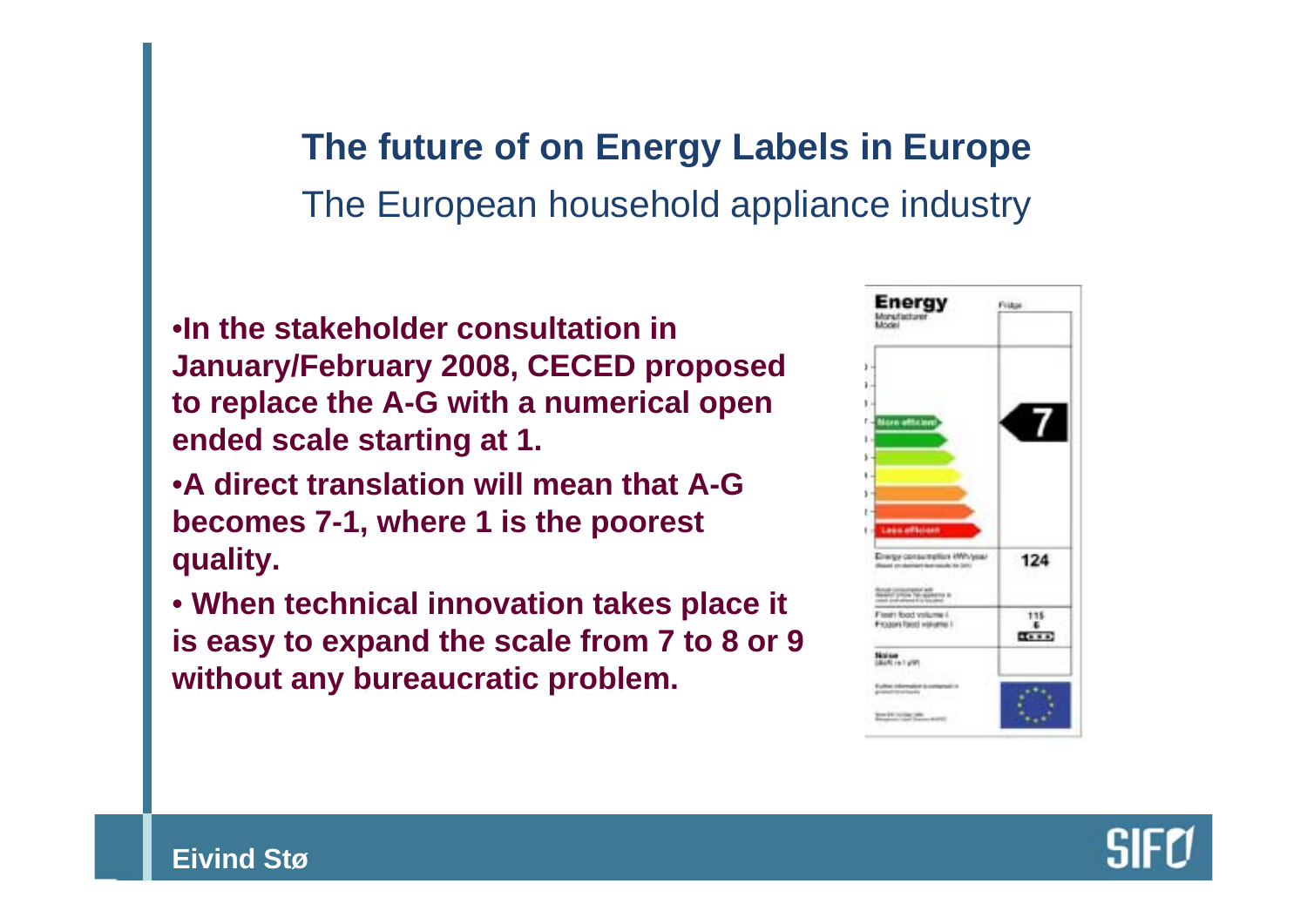# **The future of on Energy Labels in Europe**  The European consumer organisations

•**BEUC/ANEC has the last year defended the existing A-G label.** 

- •**The reason for this is that the label has been a success; it has functioned as a communication tool in the market.**
- •**Consumers know the label, and they trust the system. There are no reasons to make radical changes.**
- •**BEUC/ANEC is also in favour of a flexible and dynamic label. This could be taken care of by periodic changes in the criteria**:



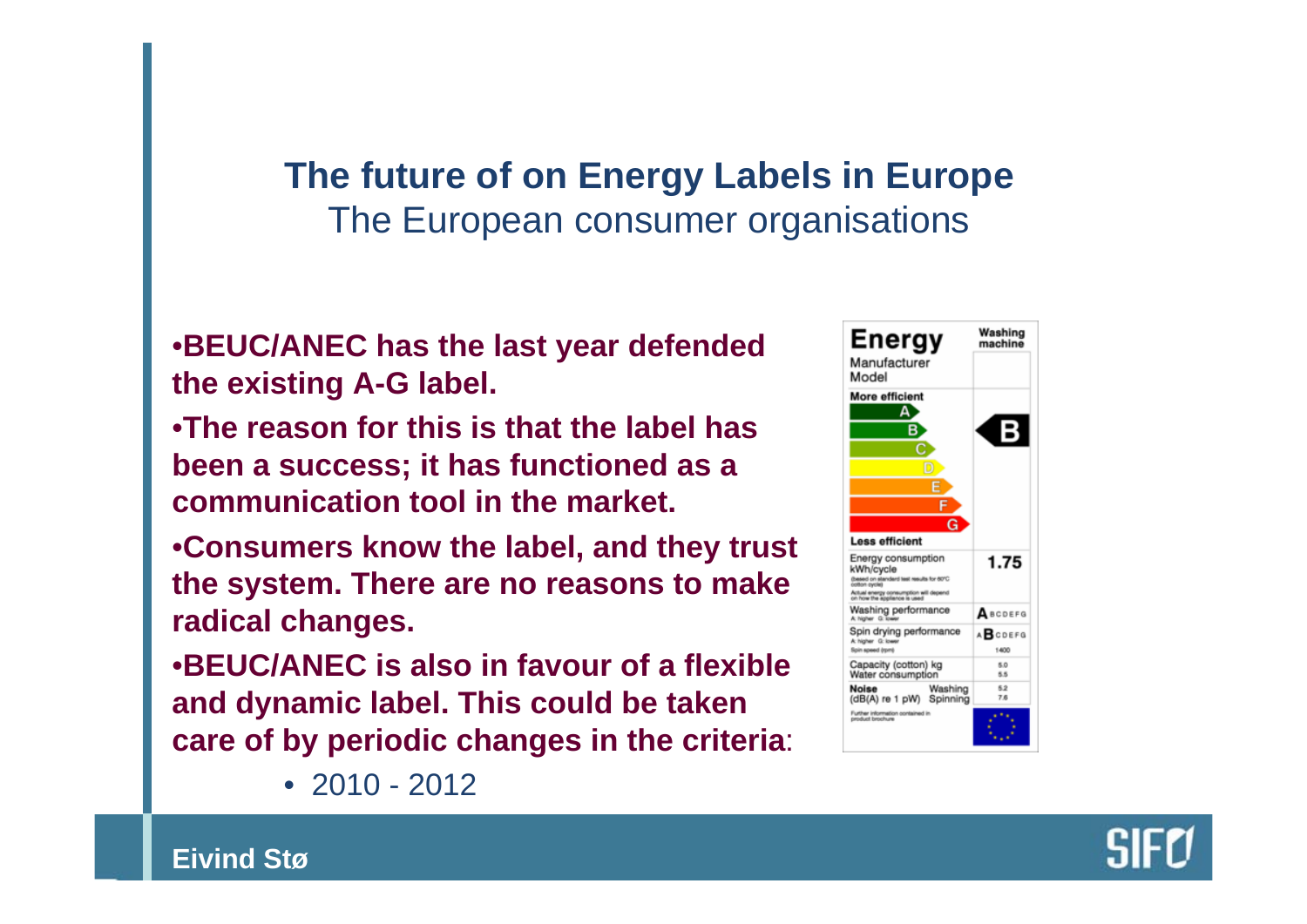- **The EU Parliament have not supported the Commission proposal for the new energy label.**
- **In the May voting the EU Parliament were more in line with the position of the Consumer organisation:**
	- **The A -20% is difficult for consumers to understand, they may even misunderstand the label**
	- **The position of the industry was not supported, neither by the Commission nor the Parliament,** 
		- » **The industry ended up supporting the Commission's proposal**
- **The Commission have to come up with a new proposal, but this wil be delayed by the election: we will soon have a new Commission and a new Parliament**